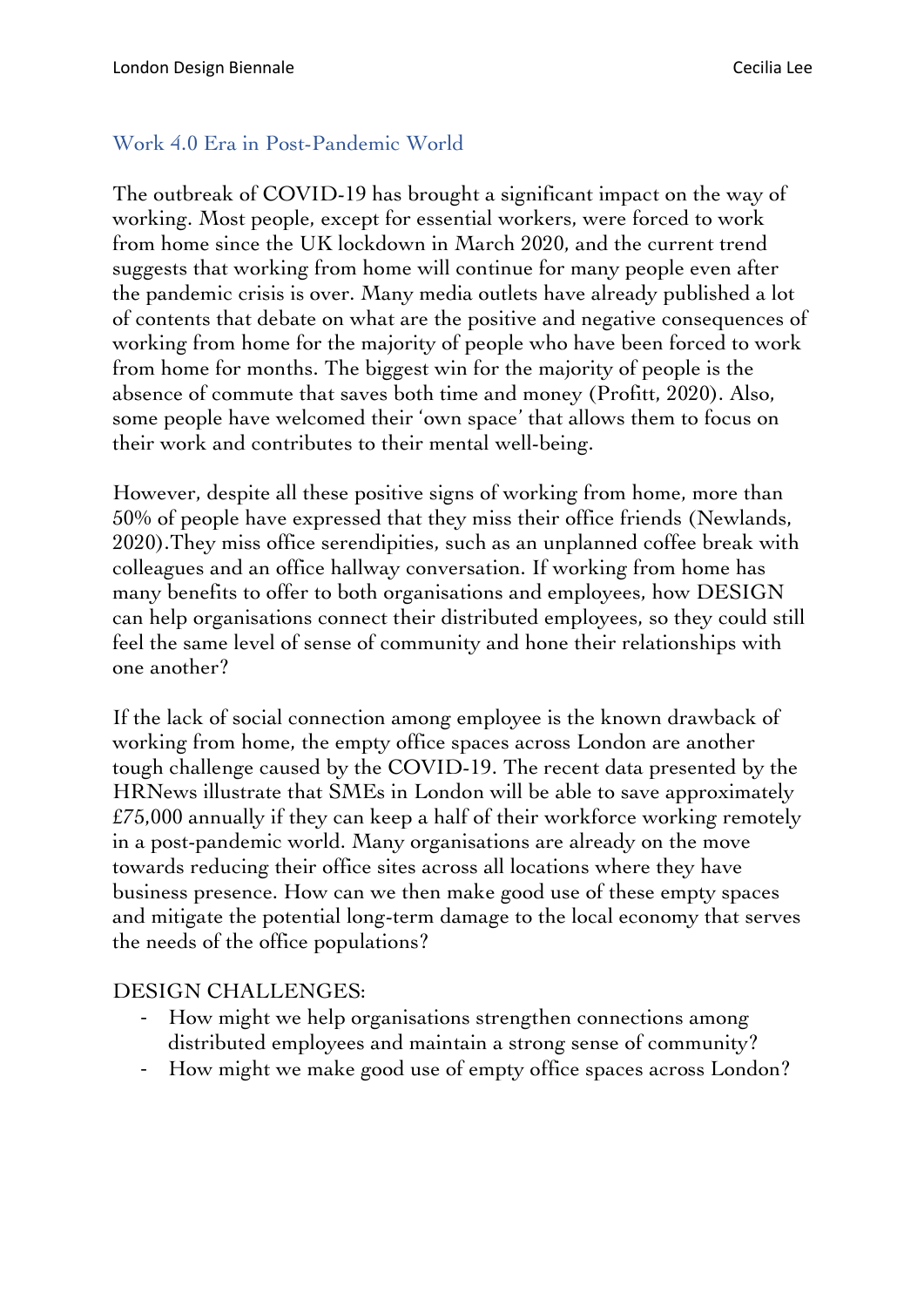# Solution in Work-in-Progress: **ABC Company Work 4.0 Era**



#### Take a close look at Wimbledon area